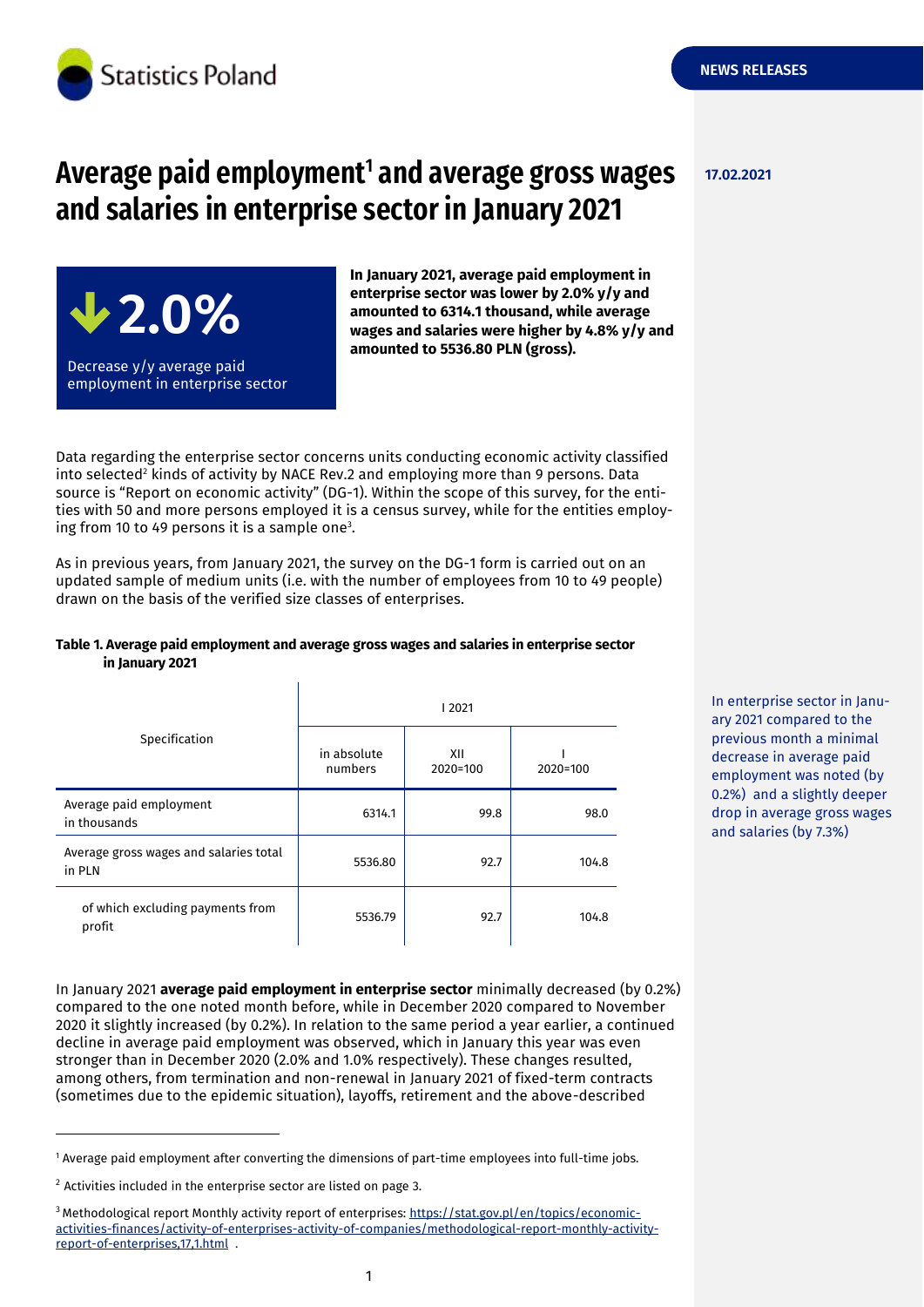verification of the size class of the surveyed units included in the enterprise sector together with the selection of a sample of medium units $^{\circ}\!.$ 



**Chart 1. Average paid employment in enterprises sector**

Due to the epidemic situation and its impact on the labour market, from March to May 2020 there was a decrease in the average paid employment in enterprise sector month on month, while in the subsequent months of 2020 its increase began to be observed. Such changes in the average paid employment during the year did not occur in the previous years. In January 2021 minimal decrease in average paid employment was noted by approx. 14.5 thousand fulltime jobs (usually in January compares to December of the previous year there was observed an increase, including in January 2020 compared to December 2019, an increase by approx. 45 thousand full-time jobs).

Regarding **average gross wages and salaries in enterprise sector**, in January 2021, compared to the previous month a decrease by 7.3% was noted. It was caused among others by paying in December 2020 bonuses, quarterly, annual, jubilee and discretionary awards, and also retirement severance pays (which beside the base remuneration are also included as components of wages and salaries). This phenomenon is observed every year during this period.

Annually (January 2021 to January 2020), average gross wages and salaries increased by 4.8%, and the growth rate was slower than that observed in previous months. Average gross wages and salaries in January 2021, compared to the same month of the previous year, increased in almost all NACE sections by between 0.9% in section "Other service activities" and 9.5% in section "Agriculture, forestry and fishing". Decrease by 3.1% was noted in section "Accommodation and catering " and by 2.0% in section " Arts, entertainment and recreation".

-

 $\rm ^4$  The explanation of the reasons for changes in employment and wages from the previous period is voluntary for reporting entities, therefore it is not possible to show percentage shares.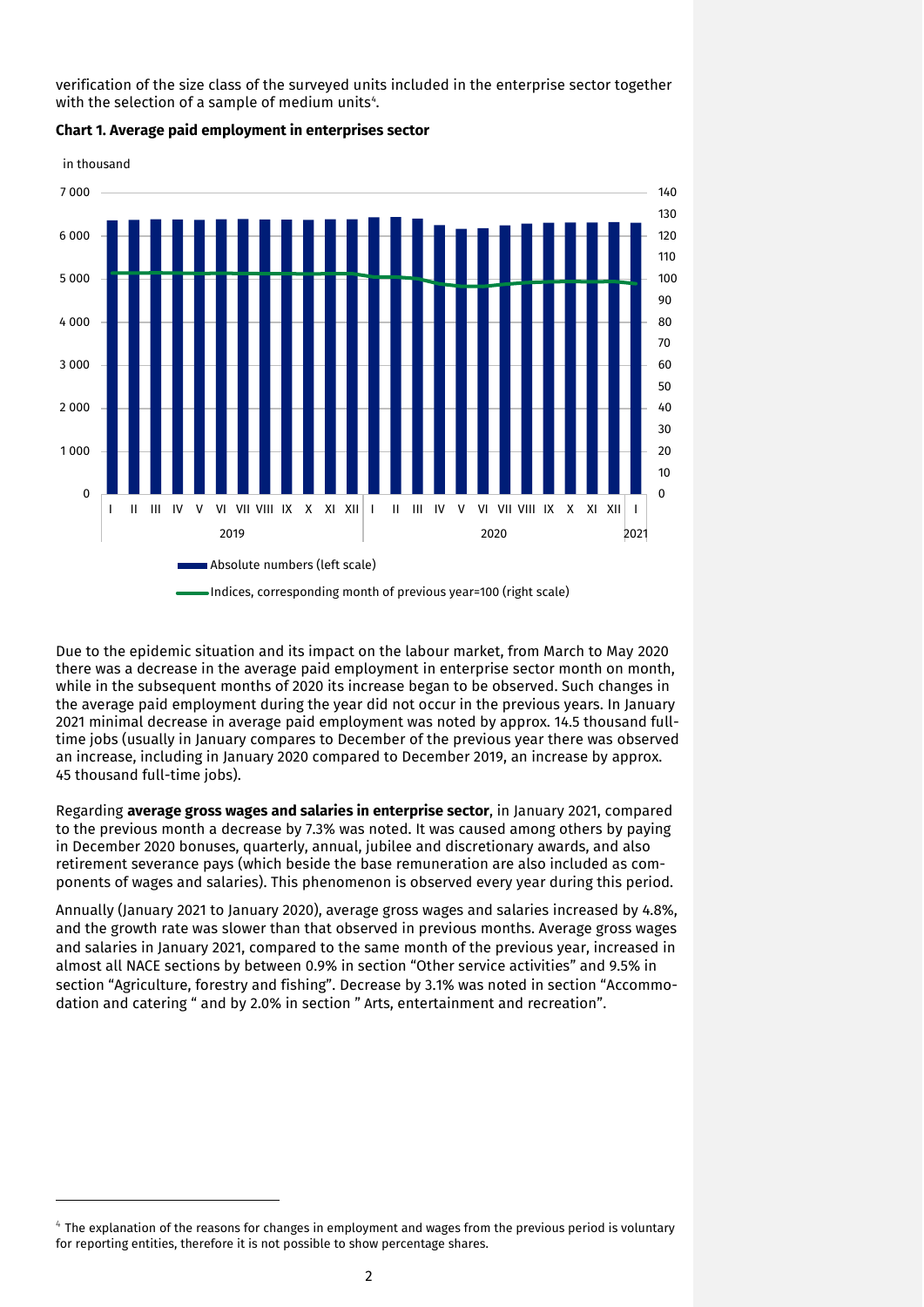#### **Chart 2. Average monthly gross wages and salaries in enterprise sector**



### **Methodological notes**

-

**Enterprise sector concerns units employing more than 9 persons and conducting economic activity within the scope of the following areas**: forestry and logging; marine fishing; mining and quarrying; manufacturing; electricity, gas, steam and air conditioning supply; water supply; sewerage, waste management and remediation activities; construction; wholesale and retail trade; repair of motor vehicles and motorcycles; transportation and storage; accommodation and food service activities; information and communication; real estate activities; legal and accounting activities; activities of head offices; management consultancy activities; architectural and engineering activities; technical testing and analysis; advertising and market research; other professional, scientific and technical activities; administrative and support service activities; arts, entertainment and recreation; repair of computers and personal and household goods; other personal service activities.

Labour market data on survey report DG-1 do not include persons employed under a mandate contract and contract for specified work - the detailed scope of exclusions along with methods of calculating labour market variables can be found in the explanations of the DG-1 report<sup>5</sup>.

In the case of quoting data from the Statistics Poland, please provide information: "Source of Statistics Poland data", and in the case of publishing calculations made using data published by the Statistics Poland, please provide information: "Own study based on Statistics Poland data".

 $5$  DG-1 report in English is available in Methodological report Monthly activity report of enterprises: [https://stat.gov.pl/en/topics/economic-activities-finances/activity-of-enterprises-activity-of](https://stat.gov.pl/en/topics/economic-activities-finances/activity-of-enterprises-activity-of-companies/methodological-report-monthly-activity-report-of-enterprises,17,1.html)[companies/methodological-report-monthly-activity-report-of-enterprises,17,1.html.](https://stat.gov.pl/en/topics/economic-activities-finances/activity-of-enterprises-activity-of-companies/methodological-report-monthly-activity-report-of-enterprises,17,1.html)